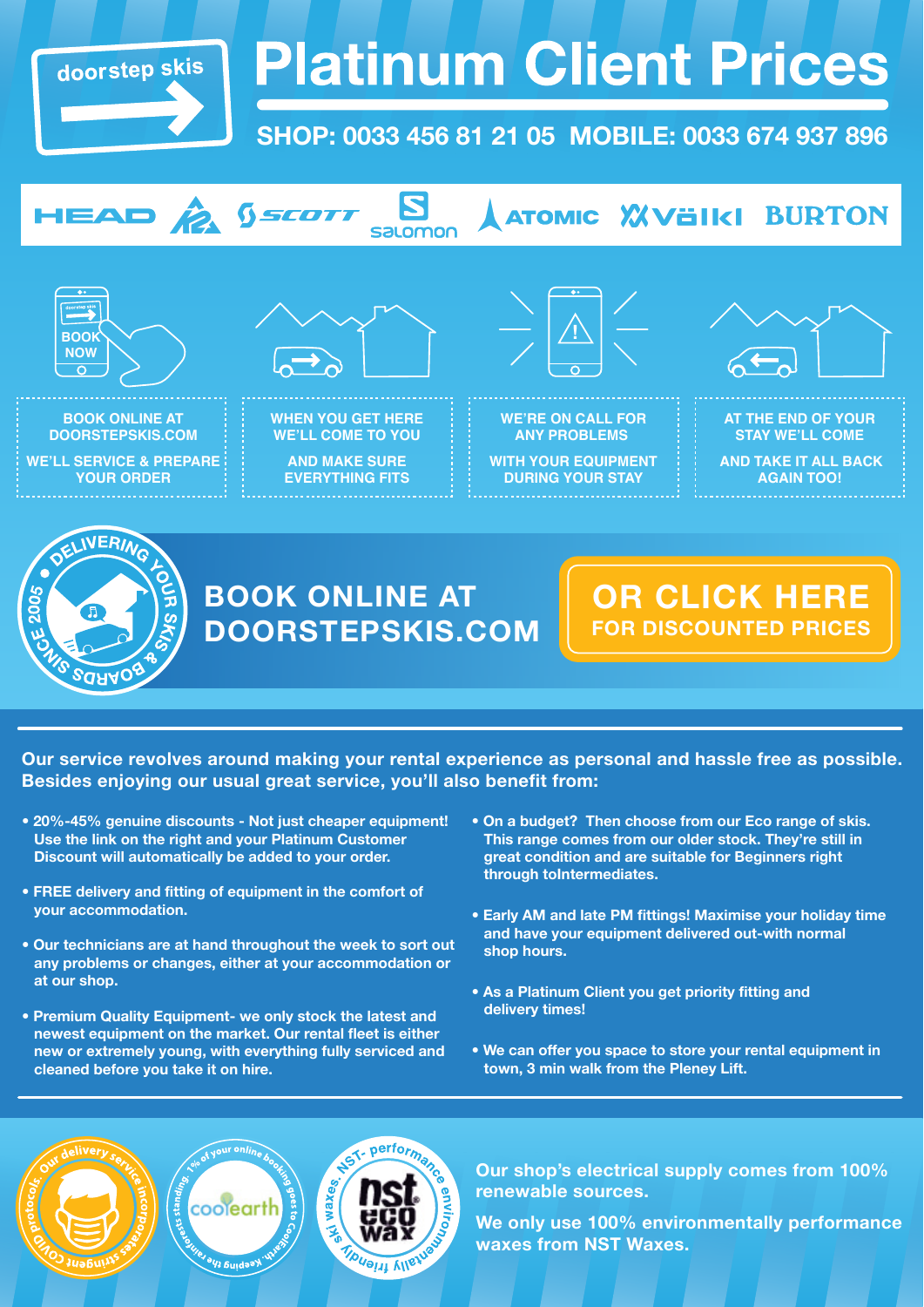doorstep skis

**Prices below inclusive of 45% discount\***

**Dec 1st 2021 – Dec 18th 2021 April 5th 2022 - April 24th 2022**



**\* this discount is subject to demand and availability and may vary upon placing a booking**

| <b>Prices in Euros</b>                                   |          |                |                |          |          |           |           |           |           |           |                             |
|----------------------------------------------------------|----------|----------------|----------------|----------|----------|-----------|-----------|-----------|-----------|-----------|-----------------------------|
| <b>No. of Days</b>                                       | 1        | $\overline{2}$ | 3              | 4        | 5        | 6         | 7         | 8         | 9         | 10        | <b>Extra</b><br><b>Days</b> |
| <b>Adult Skis</b>                                        |          |                |                |          |          |           |           |           |           |           |                             |
| <b>Eco. Skis &amp; Poles</b>                             | 11       | 20             | 26             | 31       | 35       | 38        | 40        | 42        | 44        | 47        | $\overline{2}$              |
| with boots                                               | 19       | 33             | 43             | 50       | 55       | 59        | 62        | 65        | 69        | 72        | 3                           |
| <b>Progression Skis &amp; Poles</b><br><b>With Boots</b> | 15<br>25 | 26<br>42       | 37<br>57       | 44<br>68 | 48<br>73 | 53<br>79  | 57<br>84  | 60<br>89  | 64<br>94  | 68<br>99  | 4<br>5                      |
| <b>Performance Skis &amp; Poles</b>                      | 20       | 37             | 50             | 61       | 68       | 74        | 79        | 85        | 90        | 96        | 6                           |
| <b>With Boots</b>                                        | 31       | 56             | 74             | 88       | 97       | 105       | 112       | 119       | 127       | 134       | 7                           |
| <b>Premium Skis &amp; Poles</b>                          | 28       | 51             | 71             | 84       | 95       | 103       | 111       | 119       | 127       | 135       | 8                           |
| <b>With Boots</b>                                        | 40       | 72             | 97             | 112      | 126      | 136       | 146       | 155       | 165       | 175       | 9                           |
| <b>Adult Ski Boots Only</b>                              | 14       | 20             | 24             | 29       | 34       | 37        | 41        | 44        | 47        | 51        | 3                           |
| unior Skis                                               |          |                |                |          |          |           |           |           |           |           |                             |
| Child (3-6) & Poles<br><b>With Boots</b>                 | 6<br>10  | 11<br>18       | 15<br>25       | 19<br>31 | 22<br>37 | 25<br>40  | 26<br>43  | 28<br>46  | 30<br>49  | 31<br>52  | 2<br>3                      |
| Junior (7-12) & Poles                                    | 8        | 15             | 20             | 24       | 28       | 31        | 34        | 36        | 39        | 42        | 3                           |
| <b>With Boots</b>                                        | 13       | 24             | 33             | 39       | 45       | 49        | 53        | 58        | 62        | 66        | 4                           |
| <b>Teen Eco. (13-16) &amp; Poles</b>                     | 9        | 16             | 22             | 28       | 32       | 35        | 39        | 42        | 46        | 49        | 4                           |
| with boots                                               | 16       | 25             | 36             | 42       | 48       | 53        | 58        | 63        | 68        | 74        | 5                           |
| Teen Prog. (13-16) & Poles<br>with boots                 | 12<br>21 | 21<br>34       | 29<br>46       | 34<br>53 | 39<br>59 | 41<br>63  | 44<br>67  | 47<br>71  | 49<br>75  | 52<br>79  | 3<br>4                      |
| <b>Teen Perf. (13-16) &amp; Poles</b>                    | 15       | 26             | 37             | 44       | 48       | 53        | 57        | 60        | 64        | 68        | 4                           |
| with boots                                               | 25       | 42             | 57             | 68       | 73       | 79        | 84        | 89        | 94        | 99        | 5                           |
| <b>Junior Ski Boots Only</b>                             | 8        | 15             | 20             | 24       | 28       | 31        | 34        | 36        | 37        | 40        | 2                           |
| nowboard                                                 |          | S              |                |          |          |           |           |           |           |           |                             |
| <b>Progression &amp; Bindings</b>                        | 15       | 26             | 37             | 44       | 48       | 53        | 57        | 60        | 64        | 68        | 4                           |
| <b>With Boots</b>                                        | 25       | 42             | 57             | 68       | 73       | 79        | 84        | 89        | 94        | 99        | 5                           |
| <b>Performance &amp; Bindings</b><br><b>With Boots</b>   | 20<br>31 | 37<br>56       | 50<br>74       | 61<br>88 | 68<br>97 | 74<br>105 | 79<br>112 | 85<br>119 | 90<br>127 | 96<br>134 | 6<br>$\overline{7}$         |
| Junior (3-12) & Bindings                                 | 8        | 15             | 20             | 24       | 28       | 31        | 34        | 36        | 39        | 42        | 3                           |
| <b>With Boots</b>                                        | 13       | 24             | 33             | 39       | 45       | 49        | 53        | 58        | 62        | 66        | 4                           |
| <b>Adult Progression Boots Only</b>                      | 14       | 20             | 24             | 29       | 34       | 37        | 41        | 44        | 47        | 51        | 3                           |
| Junior (4-12) Boots Only                                 | 8        | 15             | 20             | 24       | 28       | 31        | 34        | 36        | 38        | 40        | 2                           |
|                                                          |          |                |                |          |          |           |           |           |           |           |                             |
| <b>Adult</b>                                             | 5        | 8              | 10             | 12       | 13       | 15        | 17        | 18        | 20        | 22        | $\overline{2}$              |
| <b>Junior (3-12)</b>                                     | 3        | 5              | $\overline{7}$ | 9        | 10       | 12        | 13        | 14        | 15        | 16        | 1                           |
| sce<br>a                                                 | e        |                |                |          |          |           |           |           |           |           |                             |
| <b>Wrist-Guards</b>                                      | 3        | 6              | $\overline{7}$ | 10       | 11       | 13        | 14        | 15        | 16        | 17        | 1                           |
| <b>Snow-shoes / Raquettes</b>                            | 5        | 9              | 14             | 17       | 20       | 23        | 24        | 26        | 27        | 29        | $\overline{\mathbf{2}}$     |

#### Choosing your equipment

Beginner - your first time on skis/board- we recommend Eco. or Progression equipment.

Beginner Intermediate - you ski/board mostly blue runs- we recommend Eco. or Progression equipment.

Intermediate - you ski/board mostly red runs- we recommend Eco. or Progression or Performance equipment.

Advanced Intermediate - you ski/board mostly red + black runs- we recommend Progression or Performance equipment. Advanced - you ski/board black runs + varied terrain/conditions- we recommend Performance or Premium equipment. Expert - you ski/board anything- we recommend Performance or Premium equipment.

Teenager - 13-16yrs- we recommend Teen. Eco, Teen. Progression or Teen. Performance equipment.

Junior- 12yrs and younger- we recommend Junior or Child equipment.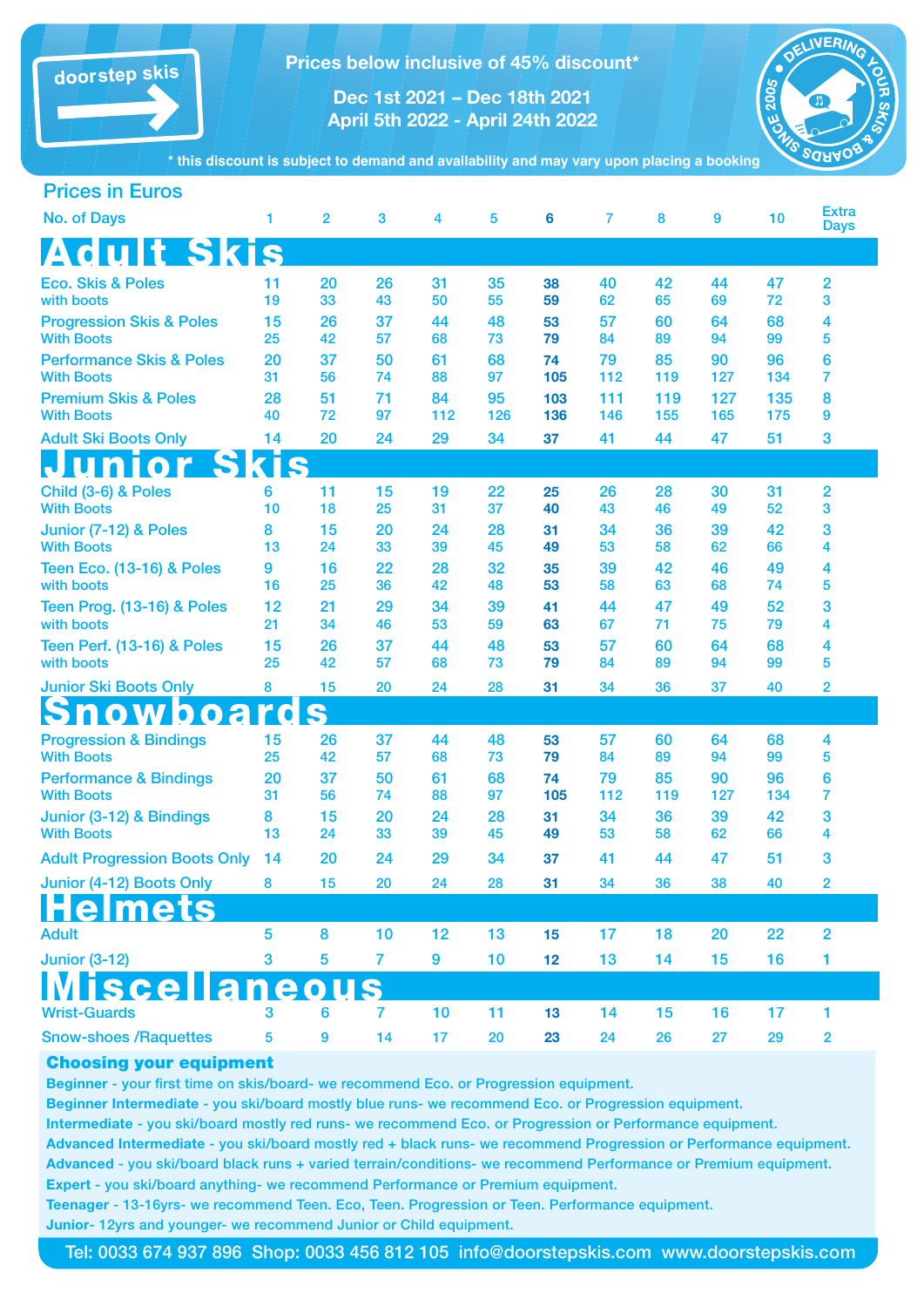

**Prices below inclusive of 35% discount\* Dec 19th 2021 – Dec 25th 2021 Jan 2nd 2022- Jan 28th 2022 March 12th 2022 - April 4th 2022**



**\* this discount is subject to demand and availability and may vary upon placing a booking**

| <b>Prices in Euros</b>                                   |                         |                |           |           |            |            |            |            |            |            |                             |
|----------------------------------------------------------|-------------------------|----------------|-----------|-----------|------------|------------|------------|------------|------------|------------|-----------------------------|
| <b>No. of Days</b>                                       | 1                       | $\overline{2}$ | 3         | 4         | 5          | 6          | 7          | 8          | 9          | 10         | <b>Extra</b><br><b>Days</b> |
| <b>Adult Skis</b>                                        |                         |                |           |           |            |            |            |            |            |            |                             |
| <b>Eco. Skis &amp; Poles</b><br>with boots               | 13<br>23                | 24<br>39       | 31<br>51  | 37<br>59  | 42<br>66   | 45<br>70   | 47<br>74   | 50<br>77   | 53<br>81   | 55<br>86   | 3<br>4                      |
| <b>Progression Skis &amp; Poles</b><br><b>With Boots</b> | 17<br>29                | 31<br>49       | 43<br>68  | 52<br>80  | 57<br>87   | 62<br>93   | 67<br>99   | 71<br>105  | 76<br>111  | 80<br>117  | 4<br>6                      |
| <b>Performance Skis &amp; Poles</b><br><b>With Boots</b> | 24<br>37                | 43<br>66       | 59<br>88  | 72<br>103 | 80<br>115  | 87<br>124  | 94<br>133  | 100<br>141 | 107<br>150 | 114<br>158 | 7<br>8                      |
| <b>Premium Skis &amp; Poles</b><br><b>With Boots</b>     | 33<br>47                | 61<br>85       | 84<br>114 | 99<br>132 | 112<br>149 | 122<br>161 | 131<br>172 | 140<br>183 | 150<br>194 | 159<br>207 | 9<br>11                     |
| <b>Adult Ski Boots Only</b>                              | 17                      | 23             | 29        | 34        | 40         | 44         | 48         | 52         | 56         | 60         | 4                           |
| unior Skis                                               |                         |                |           |           |            |            |            |            |            |            |                             |
| Child (3-6) & Poles<br><b>With Boots</b>                 | 7<br>12                 | 13<br>21       | 18<br>30  | 23<br>37  | 27<br>44   | 29<br>48   | 31<br>51   | 33<br>54   | 35<br>58   | 37<br>61   | 2<br>3                      |
| Junior (7-12) & Poles<br><b>With Boots</b>               | 9<br>16                 | 17<br>28       | 23<br>38  | 29<br>46  | 33<br>53   | 36<br>58   | 40<br>63   | 42<br>68   | 46<br>74   | 49<br>78   | 4<br>5                      |
| <b>Teen Eco. (13-16) &amp; Poles</b><br>with boots       | 11<br>18                | 19<br>29       | 26<br>42  | 33<br>50  | 38<br>57   | 42<br>63   | 46<br>69   | 50<br>75   | 54<br>81   | 58<br>88   | 4<br>6                      |
| Teen Prog. (13-16) & Poles<br>with boots                 | 14<br>24                | 25<br>41       | 34<br>54  | 41<br>63  | 46<br>70   | 49<br>75   | 52<br>79   | 55<br>84   | 58<br>89   | 62<br>93   | 3<br>5                      |
| <b>Teen Perf. (13-16) &amp; Poles</b><br>with boots      | 17<br>29                | 31<br>49       | 43<br>68  | 52<br>80  | 57<br>87   | 62<br>93   | 67<br>99   | 71<br>105  | 76<br>111  | 80<br>117  | 4<br>6                      |
| <b>Junior Ski Boots Only</b>                             | 10                      | 17             | 23        | 29        | 33         | 37         | 40         | 42         | 45         | 48         | 3                           |
| <b>Snowboard</b>                                         |                         | S              |           |           |            |            |            |            |            |            |                             |
| <b>Progression &amp; Bindings</b><br><b>With Boots</b>   | 17<br>29                | 31<br>49       | 43<br>68  | 52<br>80  | 57<br>87   | 62<br>93   | 67<br>99   | 71<br>105  | 76<br>111  | 80<br>117  | 4<br>6                      |
| <b>Performance &amp; Bindings</b><br><b>With Boots</b>   | 24<br>37                | 43<br>66       | 59<br>88  | 72<br>103 | 80<br>115  | 87<br>124  | 94<br>133  | 100<br>141 | 107<br>150 | 114<br>158 | 7<br>8                      |
| Junior (3-12) & Bindings<br><b>With Boots</b>            | 9<br>16                 | 17<br>28       | 23<br>38  | 29<br>46  | 33<br>53   | 36<br>58   | 40<br>63   | 42<br>68   | 46<br>74   | 49<br>78   | 4<br>5                      |
| <b>Adult Progression Boots Only</b>                      | 17                      | 23             | 29        | 34        | 40         | 44         | 48         | 52         | 56         | 60         | 4                           |
| Junior (4-12) Boots Only                                 | 10                      | 17             | 23        | 29        | 33         | 37         | 40         | 42         | 45         | 48         | $\mathbf{3}$                |
| mets                                                     |                         |                |           |           |            |            |            |            |            |            |                             |
| <b>Adult</b>                                             | 6                       | 9              | 12        | 14        | 16         | 18         | 20         | 22         | 24         | 26         | $\overline{2}$              |
| <b>Junior (3-12)</b>                                     | $\overline{\mathbf{4}}$ | $6\phantom{a}$ | 9         | 11        | 12         | 14         | 15         | 16         | 18         | 19         | 1                           |
|                                                          |                         |                |           |           |            |            |            |            |            |            |                             |
| <b>Wrist-Guards</b>                                      | 3                       | 7              | 8         | 10        | 12         | 14         | 15         | 16         | 18         | 19         | 1                           |
| <b>Snow-shoes /Raquettes</b>                             | $6\phantom{a}$          | 11             | 16        | 20        | 24         | 27         | 29         | 30         | 32         | 34         | $\overline{2}$              |

#### Choosing your equipment

Beginner - your first time on skis/board- we recommend Eco. or Progression equipment.

Beginner Intermediate - you ski/board mostly blue runs- we recommend Eco. or Progression equipment.

Intermediate - you ski/board mostly red runs- we recommend Eco. or Progression or Performance equipment.

Advanced Intermediate - you ski/board mostly red + black runs- we recommend Progression or Performance equipment. Advanced - you ski/board black runs + varied terrain/conditions- we recommend Performance or Premium equipment. Expert - you ski/board anything- we recommend Performance or Premium equipment.

Teenager - 13-16yrs- we recommend Teen. Eco, Teen. Progression or Teen. Performance equipment. Junior- 12yrs and younger- we recommend Junior or Child equipment.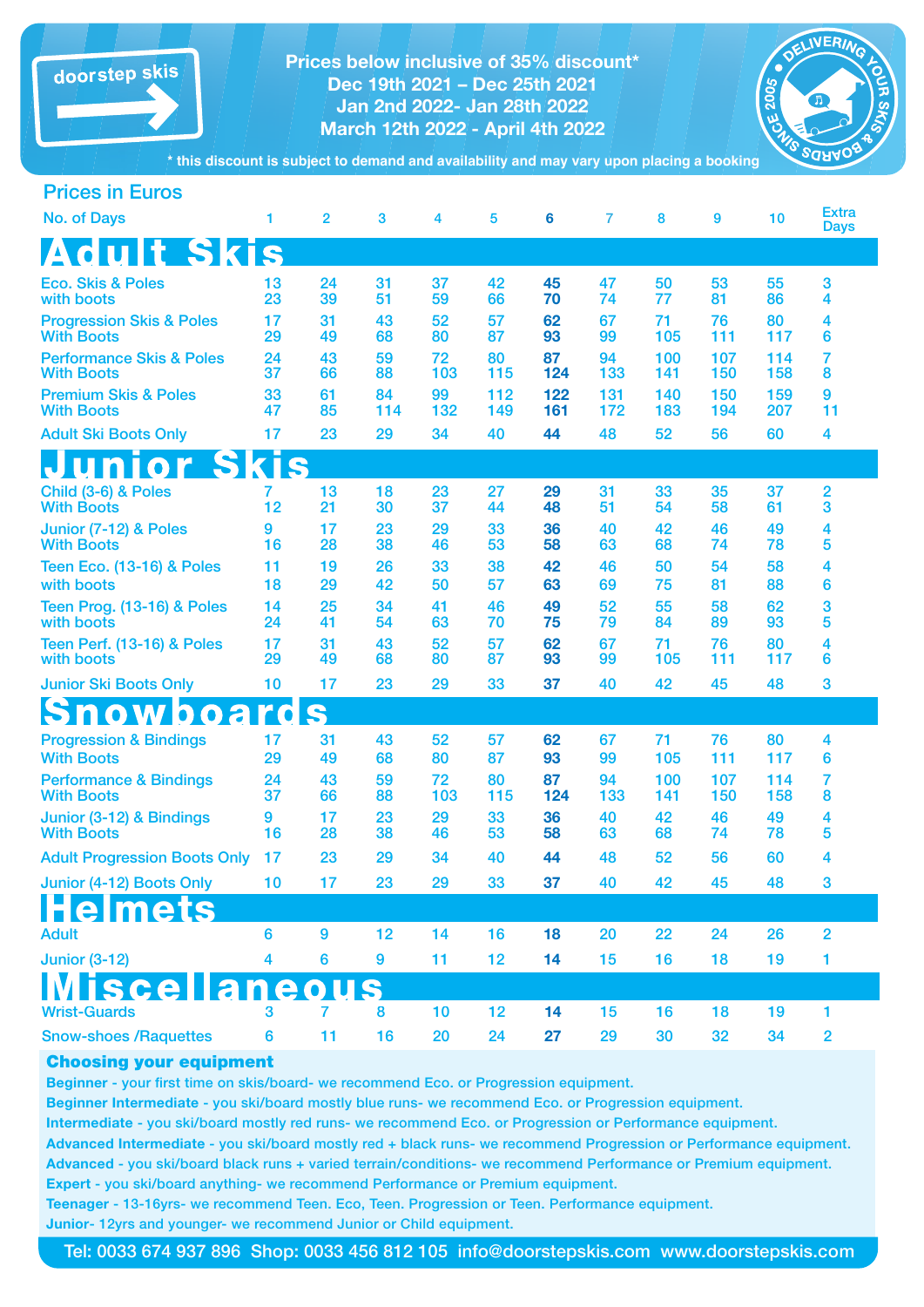| doorstep skis<br>* this discount is subject to demand and availability and may vary upon placing a booking | <b>Prices below inclusive of 30% discount*</b> | DELIVERING<br>n<br><b>DOTE</b><br><b>CE 2005</b><br>SINS<br>NO SARAOS |                  |            |            |            |            |            |            |            |                     |
|------------------------------------------------------------------------------------------------------------|------------------------------------------------|-----------------------------------------------------------------------|------------------|------------|------------|------------|------------|------------|------------|------------|---------------------|
|                                                                                                            |                                                |                                                                       |                  |            |            |            |            |            |            |            |                     |
| <b>Prices in Euros</b>                                                                                     |                                                |                                                                       |                  |            |            |            |            |            |            | 10         | <b>Extra</b>        |
| <b>No. of Days</b>                                                                                         | 1                                              | $\overline{2}$                                                        | 3                | 4          | 5          | 6          | 7          | 8          | 9          |            | <b>Days</b>         |
| <b>Adult Skis</b>                                                                                          |                                                |                                                                       |                  |            |            |            |            |            |            |            |                     |
| <b>Eco. Skis &amp; Poles</b><br>with boots                                                                 | 14<br>25                                       | 25<br>42                                                              | 33<br>55         | 40<br>64   | 45<br>71   | 48<br>75   | 51<br>79   | 54<br>83   | 57<br>88   | 59<br>92   | 3<br>4              |
| <b>Progression Skis &amp; Poles</b>                                                                        | 19                                             | 34                                                                    | 46               | 56         | 61         | 67         | 72         | 77         | 82         | 86         | 5                   |
| <b>With Boots</b><br><b>Performance Skis &amp; Poles</b>                                                   | 31<br>25                                       | 53<br>47                                                              | 73<br>64         | 87<br>78   | 94<br>87   | 100<br>94  | 106<br>101 | 113<br>108 | 119<br>115 | 126<br>122 | 7<br>7              |
| <b>With Boots</b>                                                                                          | 40                                             | 71                                                                    | 95               | 111        | 124        | 134        | 143        | 152        | 161        | 170        | 9                   |
| <b>Premium Skis &amp; Poles</b><br><b>With Boots</b>                                                       | 35<br>50                                       | 65<br>92                                                              | 91<br>123        | 107<br>142 | 121<br>160 | 131<br>173 | 141<br>186 | 151<br>197 | 161<br>209 | 171<br>223 | 10<br>12            |
| <b>Adult Ski Boots Only</b>                                                                                | 18                                             | 25                                                                    | 31               | 37         | 43         | 47         | 52         | 56         | 60         | 64         | 4                   |
| <b>Unior Skis</b>                                                                                          |                                                |                                                                       |                  |            |            |            |            |            |            |            |                     |
| Child (3-6) & Poles<br><b>With Boots</b>                                                                   | 7<br>13                                        | 14<br>23                                                              | 19<br>32         | 24<br>40   | 29<br>47   | 31<br>51   | 34<br>55   | 36<br>59   | 38<br>62   | 40<br>66   | 2<br>3              |
| Junior (7-12) & Poles<br><b>With Boots</b>                                                                 | 10<br>17                                       | 19<br>30                                                              | 25<br>41         | 31<br>50   | 36<br>57   | 39<br>62   | 43<br>68   | 45<br>74   | 49<br>79   | 53<br>84   | 4<br>5              |
| <b>Teen Eco. (13-16) &amp; Poles</b><br>with boots                                                         | 11<br>20                                       | 21<br>32                                                              | 28<br>45         | 35<br>53   | 40<br>62   | 45<br>68   | 49<br>74   | 54<br>81   | 58<br>87   | 63<br>94   | 4<br>6              |
| Teen Prog. (13-16) & Poles<br>with boots                                                                   | 16<br>26                                       | 27<br>44                                                              | 37<br>58         | 44<br>68   | 49<br>76   | 52<br>81   | 56<br>86   | 59<br>90   | 63<br>95   | 66<br>100  | 4<br>5              |
| Teen Perf. (13-16) & Poles<br>with boots                                                                   | 19<br>31                                       | 34<br>53                                                              | 46<br>73         | 56<br>87   | 61<br>94   | 67<br>100  | 72<br>106  | 77<br>113  | 82<br>119  | 86<br>126  | 5<br>7              |
| <b>Junior Ski Boots Only</b>                                                                               | 11                                             | 19                                                                    | 25               | 31         | 36         | 40         | 43         | 46         | 49         | 51         | 3                   |
| owboa                                                                                                      |                                                |                                                                       |                  |            |            |            |            |            |            |            |                     |
| <b>Progression &amp; Bindings</b><br><b>With Boots</b>                                                     | 19<br>31                                       | 34<br>53                                                              | 46<br>73         | 56<br>87   | 61<br>94   | 67<br>100  | 72<br>106  | 77<br>113  | 82<br>119  | 86<br>126  | 5<br>$\overline{7}$ |
| <b>Performance &amp; Bindings</b><br><b>With Boots</b>                                                     | 25<br>40                                       | 47<br>71                                                              | 64<br>95         | 78<br>111  | 87<br>124  | 94<br>134  | 101<br>143 | 108<br>152 | 115<br>161 | 122<br>170 | 7<br>9              |
| Junior (3-12) & Bindings<br><b>With Boots</b>                                                              | 10<br>17                                       | 19<br>30                                                              | 25<br>41         | 31<br>50   | 36<br>57   | 39<br>62   | 43<br>68   | 45<br>74   | 49<br>79   | 53<br>84   | 4<br>5              |
| <b>Adult Progression Boots Only</b>                                                                        | 18                                             | 25                                                                    | 31               | 37         | 43         | 47         | 52         | 56         | 60         | 64         | 4                   |
| Junior (4-12) Boots Only                                                                                   | 11                                             | 19                                                                    | 25               | 31         | 36         | 40         | 43         | 46         | 49         | 51         | 3                   |
| <u>Helmets</u>                                                                                             |                                                |                                                                       |                  |            |            |            |            |            |            |            |                     |
| <b>Adult</b>                                                                                               | 6                                              | 10                                                                    | 13               | 15         | 17         | 19         | 21         | 23         | 25         | 28         | 2                   |
| <b>Junior (3-12)</b>                                                                                       | 4                                              | $\overline{7}$                                                        | $\boldsymbol{9}$ | 12         | 13         | 15         | 16         | 18         | 19         | 20         | 2                   |
| <b>Miscellaneous</b>                                                                                       |                                                |                                                                       |                  |            |            |            |            |            |            |            |                     |
| <b>Wrist-Guards</b>                                                                                        | 4                                              | $\overline{7}$                                                        | 9                | 11         | 13         | 15         | 16         | 18         | 19         | 20         | 1                   |
| <b>Snow-shoes /Raquettes</b>                                                                               | 6                                              | 11                                                                    | 17               | 22         | 26         | 29         | 31         | 33         | 35         | 37         | $\overline{2}$      |

### Choosing your equipment

Beginner - your first time on skis/board- we recommend Eco. or Progression equipment.

Beginner Intermediate - you ski/board mostly blue runs- we recommend Eco. or Progression equipment.

Intermediate - you ski/board mostly red runs- we recommend Eco. or Progression or Performance equipment.

Advanced Intermediate - you ski/board mostly red + black runs- we recommend Progression or Performance equipment. Advanced - you ski/board black runs + varied terrain/conditions- we recommend Performance or Premium equipment. Expert - you ski/board anything- we recommend Performance or Premium equipment.

Teenager - 13-16yrs- we recommend Teen. Eco, Teen. Progression or Teen. Performance equipment. Junior- 12yrs and younger- we recommend Junior or Child equipment.

Tel: 0033 674 937 896 Shop: 0033 456 812 105 info@doorstepskis.com www.doorstepskis.com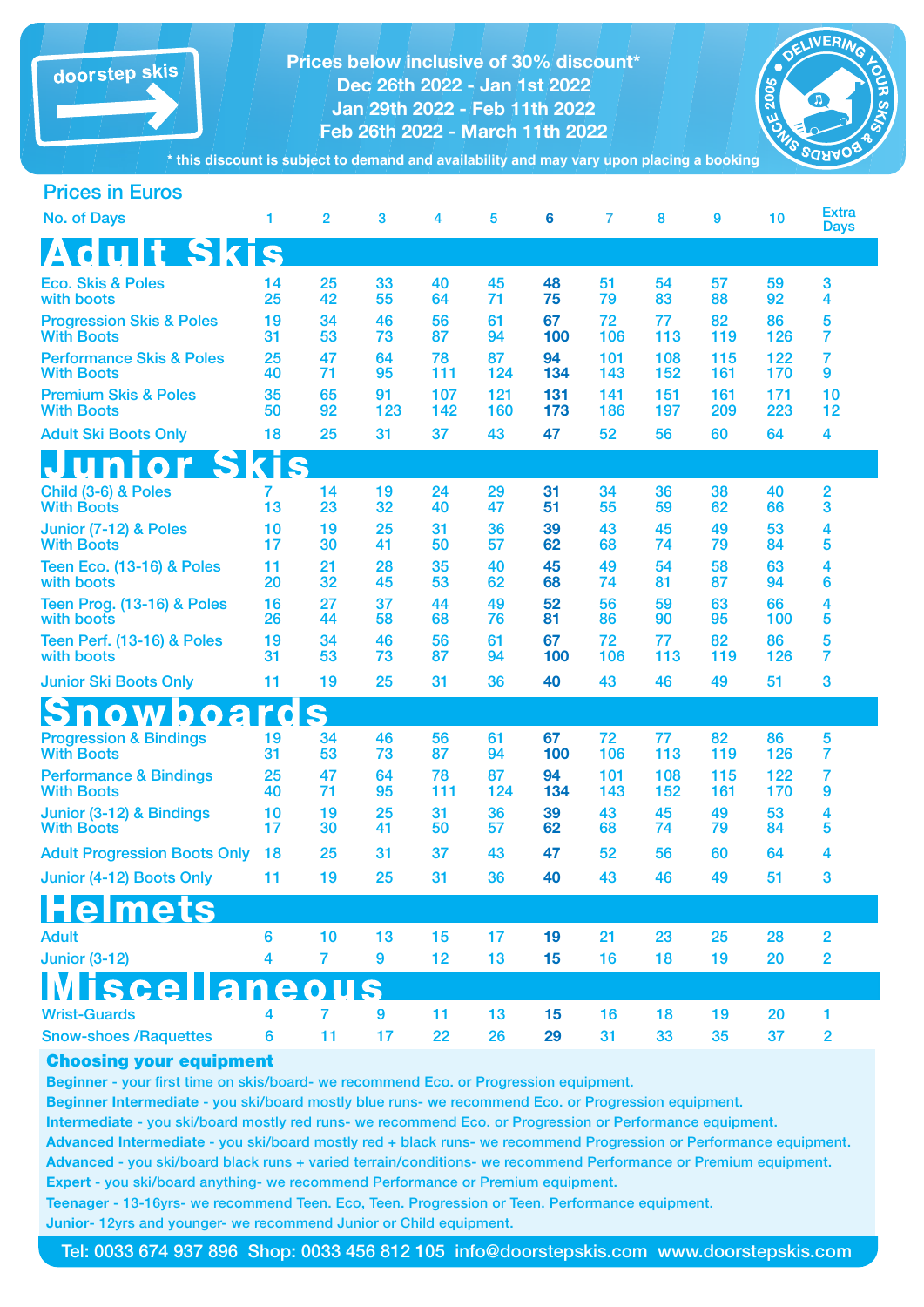

**Prices below inclusive of 25% discount\***

**Feb 19th 2022 - Feb 25th 2022**



**\* this discount is subject to demand and availability and may vary upon placing a booking**

| <b>Prices in Euros</b>                                   |          |                |           |            |            |            |            |            |            |            |                             |
|----------------------------------------------------------|----------|----------------|-----------|------------|------------|------------|------------|------------|------------|------------|-----------------------------|
| <b>No. of Days</b>                                       | 1        | $\overline{2}$ | 3         | 4          | 5          | 6          | 7          | 8          | 9          | 10         | <b>Extra</b><br><b>Days</b> |
| <b>Adult Skis</b>                                        |          |                |           |            |            |            |            |            |            |            |                             |
| <b>Eco. Skis &amp; Poles</b><br>with boots               | 15<br>27 | 27<br>45       | 35<br>59  | 43<br>68   | 48<br>76   | 51<br>80   | 55<br>85   | 58<br>89   | 61<br>94   | 64<br>99   | 3<br>5                      |
| <b>Progression Skis &amp; Poles</b><br><b>With Boots</b> | 20<br>34 | 36<br>57       | 50<br>78  | 60<br>93   | 66<br>100  | 72<br>107  | 77<br>114  | 82<br>121  | 88<br>128  | 92<br>135  | 5<br>7                      |
| <b>Performance Skis &amp; Poles</b><br><b>With Boots</b> | 27<br>43 | 50<br>76       | 69<br>101 | 83<br>119  | 93<br>133  | 100<br>143 | 108<br>153 | 116<br>163 | 123<br>173 | 131<br>182 | 8<br>10                     |
| <b>Premium Skis &amp; Poles</b><br><b>With Boots</b>     | 38<br>54 | 70<br>98       | 97<br>132 | 114<br>153 | 130<br>172 | 140<br>186 | 151<br>199 | 162<br>211 | 173<br>224 | 184<br>238 | 11<br>13                    |
| <b>Adult Ski Boots Only</b>                              | 19       | 27             | 33        | 40         | 46         | 51         | 55         | 60         | 64         | 69         | 4                           |
| <b>unior Skis</b>                                        |          |                |           |            |            |            |            |            |            |            |                             |
| Child (3-6) & Poles<br><b>With Boots</b>                 | 8<br>14  | 15<br>24       | 21<br>34  | 26<br>43   | 31<br>50   | 34<br>55   | 36<br>59   | 38<br>63   | 41<br>67   | 43<br>70   | 2<br>4                      |
| Junior (7-12) & Poles<br><b>With Boots</b>               | 11<br>18 | 20<br>32       | 27<br>44  | 33<br>54   | 38<br>61   | 42<br>67   | 46<br>73   | 49<br>79   | 53<br>85   | 57<br>90   | 4<br>5                      |
| <b>Teen Eco. (13-16) &amp; Poles</b><br>with boots       | 12<br>21 | 22<br>34       | 30<br>48  | 38<br>57   | 43<br>66   | 48<br>73   | 53<br>80   | 58<br>86   | 63<br>93   | 67<br>101  | 5<br>7                      |
| Teen Prog. (13-16) & Poles<br>with boots                 | 17<br>28 | 29<br>47       | 39<br>62  | 47<br>73   | 53<br>81   | 56<br>86   | 60<br>92   | 64<br>97   | 67<br>102  | 71<br>108  | 4<br>5                      |
| <b>Teen Perf. (13-16) &amp; Poles</b><br>with boots      | 20<br>34 | 36<br>57       | 50<br>78  | 60<br>93   | 66<br>100  | 72<br>107  | 77<br>114  | 82<br>121  | 88<br>128  | 92<br>135  | 5<br>7                      |
| <b>Junior Ski Boots Only</b>                             | 11       | 20             | 27        | 33         | 38         | 43         | 46         | 49         | 52         | 55         | 3                           |
| nowboard                                                 |          | I S            |           |            |            |            |            |            |            |            |                             |
| <b>Progression &amp; Bindings</b><br><b>With Boots</b>   | 20<br>34 | 36<br>57       | 50<br>78  | 60<br>93   | 66<br>100  | 72<br>107  | 77<br>114  | 82<br>121  | 88<br>128  | 92<br>135  | 5<br>7                      |
| <b>Performance &amp; Bindings</b><br><b>With Boots</b>   | 27<br>43 | 50<br>76       | 69<br>101 | 83<br>119  | 93<br>133  | 100<br>143 | 108<br>153 | 116<br>163 | 123<br>173 | 131<br>182 | 8<br>10                     |
| Junior (3-12) & Bindings<br><b>With Boots</b>            | 11<br>18 | 20<br>32       | 27<br>44  | 33<br>54   | 38<br>61   | 42<br>67   | 46<br>73   | 49<br>79   | 53<br>85   | 57<br>90   | 4<br>5                      |
| <b>Adult Progression Boots Only</b>                      | 19       | 27             | 33        | 40         | 46         | 51         | 55         | 60         | 64         | 69         | 4                           |
| Junior (4-12) Boots Only                                 | 11       | 20             | 27        | 33         | 38         | 43         | 46         | 49         | 52         | 55         | 3                           |
| elmets                                                   |          |                |           |            |            |            |            |            |            |            |                             |
| <b>Adult</b>                                             | 7        | 11             | 14        | 16         | 18         | 20         | 23         | 25         | 27         | 30         | 2                           |
| <b>Junior (3-12)</b>                                     | 4        | $\overline{7}$ | 10        | 12         | 14         | 16         | 17         | 19         | 21         | 22         | 2                           |
| scellaneous                                              |          |                |           |            |            |            |            |            |            |            |                             |
| <b>Wrist-Guards</b>                                      |          | 8              | 10        | 12         | 14         | 16         | 17         | 19         | 20         | 22         | $\overline{2}$              |
| <b>Snow-shoes / Raquettes</b>                            | 6        | 12             | 19        | 24         | 28         | 31         | 33         | 35         | 37         | 40         | $\overline{2}$              |

#### Choosing your equipment

Beginner - your first time on skis/board- we recommend Eco. or Progression equipment.

Beginner Intermediate - you ski/board mostly blue runs- we recommend Eco. or Progression equipment.

Intermediate - you ski/board mostly red runs- we recommend Eco. or Progression or Performance equipment.

Advanced Intermediate - you ski/board mostly red + black runs- we recommend Progression or Performance equipment. Advanced - you ski/board black runs + varied terrain/conditions- we recommend Performance or Premium equipment.

Expert - you ski/board anything- we recommend Performance or Premium equipment.

Teenager - 13-16yrs- we recommend Teen. Eco, Teen. Progression or Teen. Performance equipment. Junior- 12yrs and younger- we recommend Junior or Child equipment.